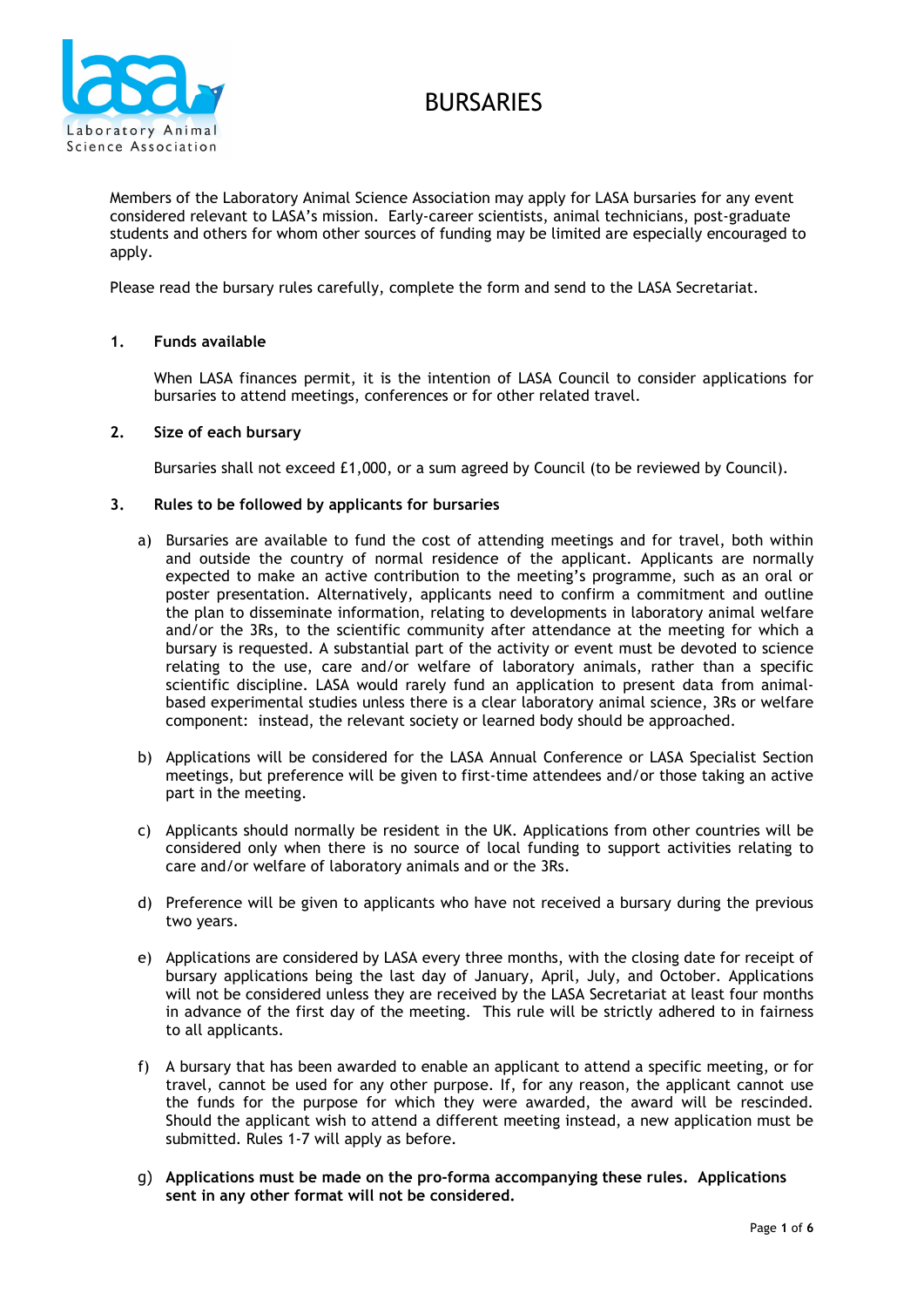h) Successful applicants must submit a brief report on the meeting no later than one month after the event. This will be disseminated via any of LASA's routes for communication, including social media and/or publication in FORUM, at the discretion of the Trustees.

## **4. Method of allocation**

- a) Awards will be made on the recommendation of the Trustees (President, Hon Secretary General, Hon Treasurer, Hon Scientific Meetings Secretary). Their decision will be final, and no correspondence will be entered into.
- b) Applicants will be informed as soon as practicable once the decision has been made and within three months of receipt of their application.

## **5. Payment**

Payment will be made in £Sterling (to a maximum of £1000) only after the meeting / travel for which the bursary is awarded and after receipt of the report by the Bursary Holder (see (6) below). To receive the payment, Page 6 of the application form must be completed and returned to the LASA Secretariat, together with original receipts for all items specified in the original application. Payment will be made via the most appropriate mechanism.

Applicants should base their estimate of travel expenses on standard / economy class rail fare and economy air fare. Whenever possible, advantage should be taken of lower cost fares: e.g., budget airlines.

### **6. Report by bursary holder**

This must be sent to the LASA Secretariat no later than one month of the bursary holder's return from the event. It should be concise and suitable for publication in the Association's Newsletter. For editorial purposes, the preferred word limit is 450 (half page) or 900 (full page); images are welcome with appropriate copyright permission (if applicable). Please provide the name of the event / purpose of travel, location, and date, together with brief information on, for example, the three most relevant presentations you attended, or facts that you learnt. A detailed account of every session or your itinerary is not required.

## **7. Publicity**

The names of successful applicants and the sums awarded to them will be published by the Association.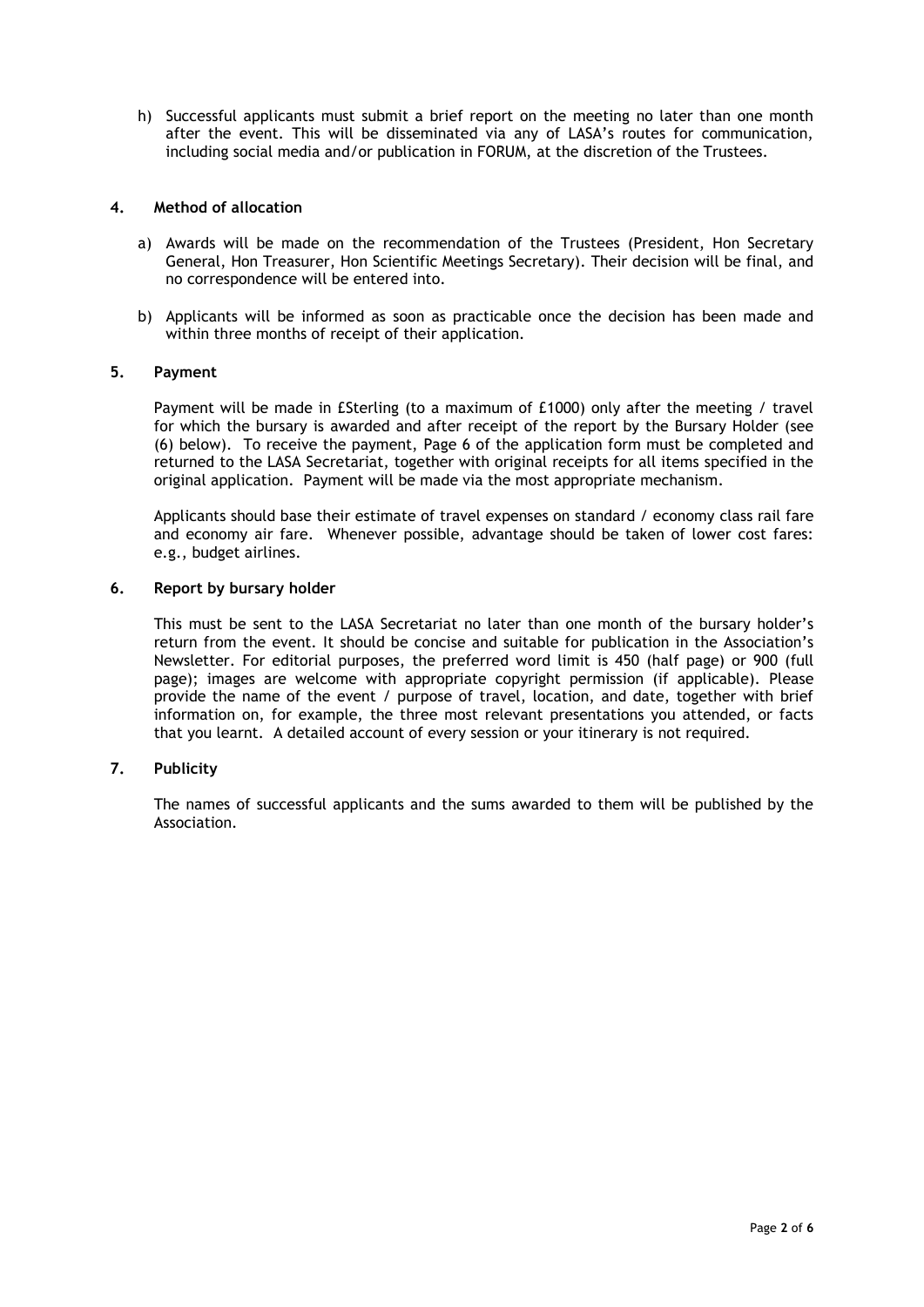

# **LASA BURSARY APPLICATION FORM**

| l.                                                                                      | Name of applicant:                                                                                                                                                              |  |        |
|-----------------------------------------------------------------------------------------|---------------------------------------------------------------------------------------------------------------------------------------------------------------------------------|--|--------|
| 2.                                                                                      | Position:                                                                                                                                                                       |  |        |
| 3.                                                                                      | Department:                                                                                                                                                                     |  |        |
|                                                                                         | Institution:                                                                                                                                                                    |  |        |
|                                                                                         | Address:                                                                                                                                                                        |  |        |
|                                                                                         |                                                                                                                                                                                 |  |        |
|                                                                                         | Telephone no:                                                                                                                                                                   |  |        |
|                                                                                         | E-mail address:                                                                                                                                                                 |  |        |
| 4.                                                                                      | Brief biographical details and<br>professional qualifications:                                                                                                                  |  |        |
| 5.                                                                                      | If you are holding an<br>established post, has the<br>employer been approached for<br>/ awarded any funds (as an<br>indicator of their support for<br>attendance at this event) |  | YES/NO |
| 6.                                                                                      | If not in an established post,<br>who funds your post?                                                                                                                          |  |        |
|                                                                                         | Are travel funds included?                                                                                                                                                      |  | YES/NO |
|                                                                                         | Or can an application for travel funds be made to<br>your funding body?                                                                                                         |  | YES/NO |
| 7. Are there any alternative sources of funding?                                        |                                                                                                                                                                                 |  | YES/NO |
| 8. Funding applications to other sources for this meeting.<br>Please give full details: |                                                                                                                                                                                 |  |        |
|                                                                                         | 9. Have you received a LASA Bursary in the previous two<br>years?                                                                                                               |  |        |
| 10.                                                                                     | Name of event or purpose<br>of travel:                                                                                                                                          |  |        |
|                                                                                         | Location:                                                                                                                                                                       |  |        |
|                                                                                         | Starting date:                                                                                                                                                                  |  |        |
| Finishing date:                                                                         |                                                                                                                                                                                 |  |        |
| Organisers:                                                                             |                                                                                                                                                                                 |  |        |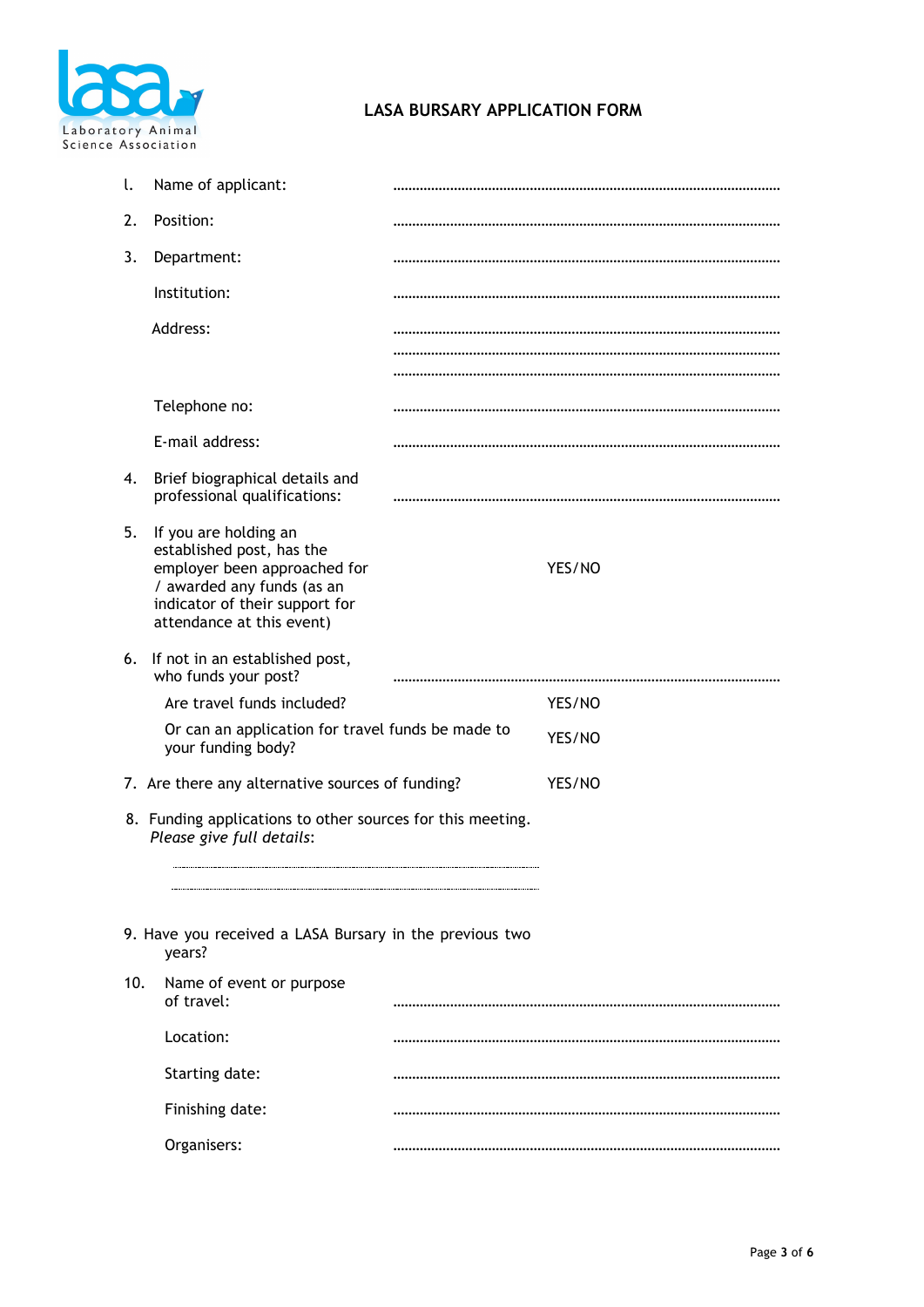

## **LASA BURSARY APPLICATION FORM**

## 11. **Justification**:

How would your attendance at the meeting benefit laboratory animals and/or your work and/or that of your Association or Institution? Briefly describe how the event is relevant to LASA's Mission. If you are an early-career scientist, animal technician, post-graduate student or someone for whom funds may be limited, please state so here. *(A comprehensive justification will enable Council to give your application meaningful consideration)*

- 12. If attending a meeting, are you taking an active part? *Give details, including title of oral or paper/poster presentation and co-contributors. If you have submitted an abstract, please attach an electronic copy:*
- 13. Are you attending a meeting, but not taking an active part*? If so, give details of how your attendance will help to promote LASA's mission, such as any benefit to laboratory animal welfare and/or the 3Rs, including plans to disseminate information acquired while attending the meeting.*



14. **Expenses** 

*In Pound Sterling or national currency – please use one currency only and give full details:* 

| Indicate currency:                |  |
|-----------------------------------|--|
| Cost of Travel:                   |  |
| Cost of subsistence:              |  |
| Registration fee (if applicable): |  |
| <b>TOTAL</b>                      |  |
| Amount requested by applicant:    |  |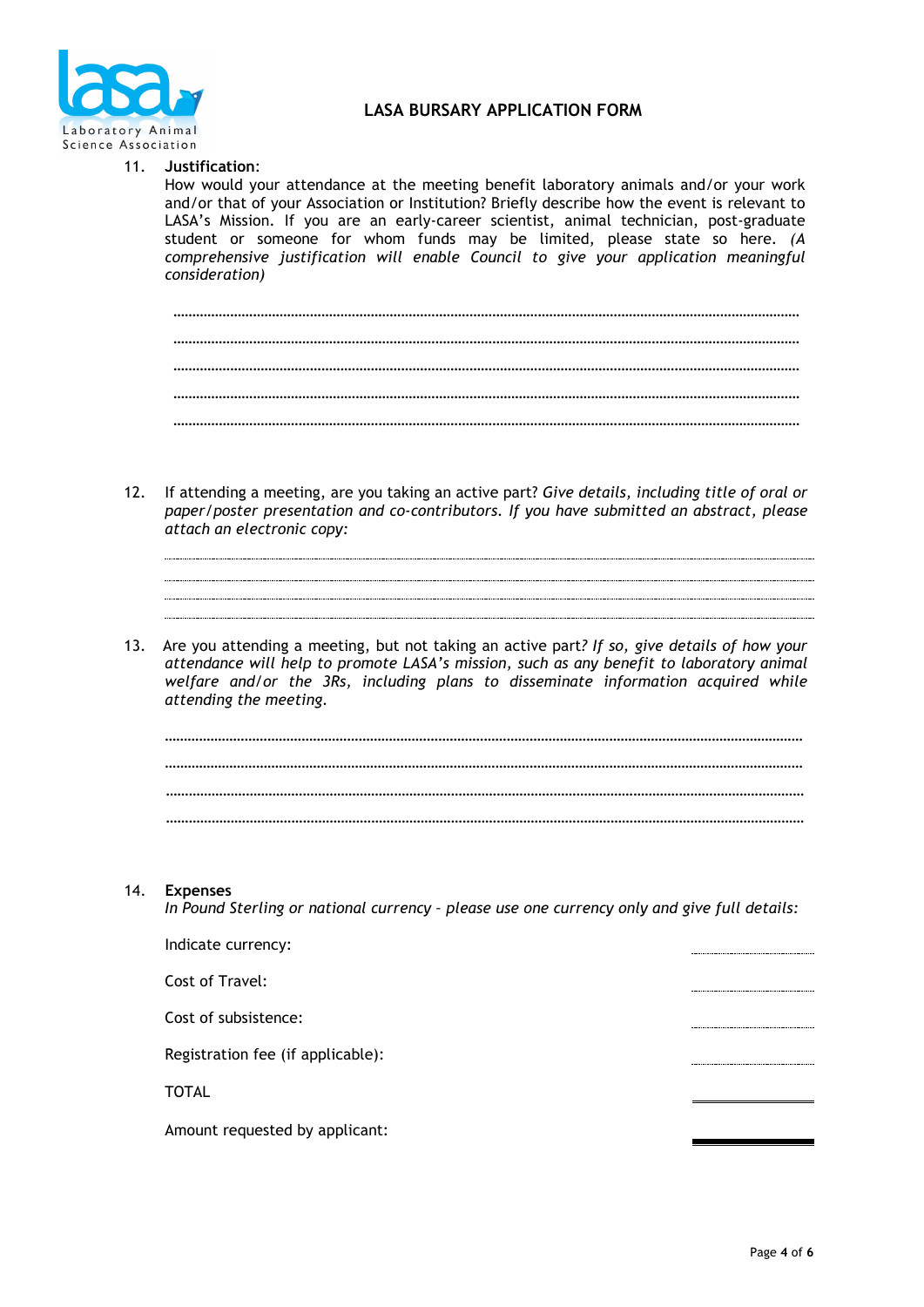

| 16. | Signature of undertaking by applicant<br>within one month of my return (see Rules 5 and 6). | If granted a bursary, I undertake to furnish LASA Council with a report of the meeting                                                                        |
|-----|---------------------------------------------------------------------------------------------|---------------------------------------------------------------------------------------------------------------------------------------------------------------|
|     | organisation.                                                                               | I confirm that the funding requested in Section 10 has not been awarded by any other                                                                          |
|     | Signature:                                                                                  | Date:                                                                                                                                                         |
|     | (Applicant)                                                                                 |                                                                                                                                                               |
|     |                                                                                             | To be completed by Head of Department/Line manager                                                                                                            |
| 17. |                                                                                             | This application has my support. The travel/conference is in line with the applicant's<br>vocational interests and will further his/her knowledge and career. |
|     | Name:                                                                                       | <b>Position:</b>                                                                                                                                              |

15. Any personal financial contribution to be made? *Please give full details*:

Please **complete the application form on pages 3 - 5** and send these to the LASA Secretariat by email: [info@lasa.co.uk](mailto:info@lasa.co.uk) 

**Complete the claim form on page 6 after the event** and email it to LASA Secretariat, with copies of **original receipts.**